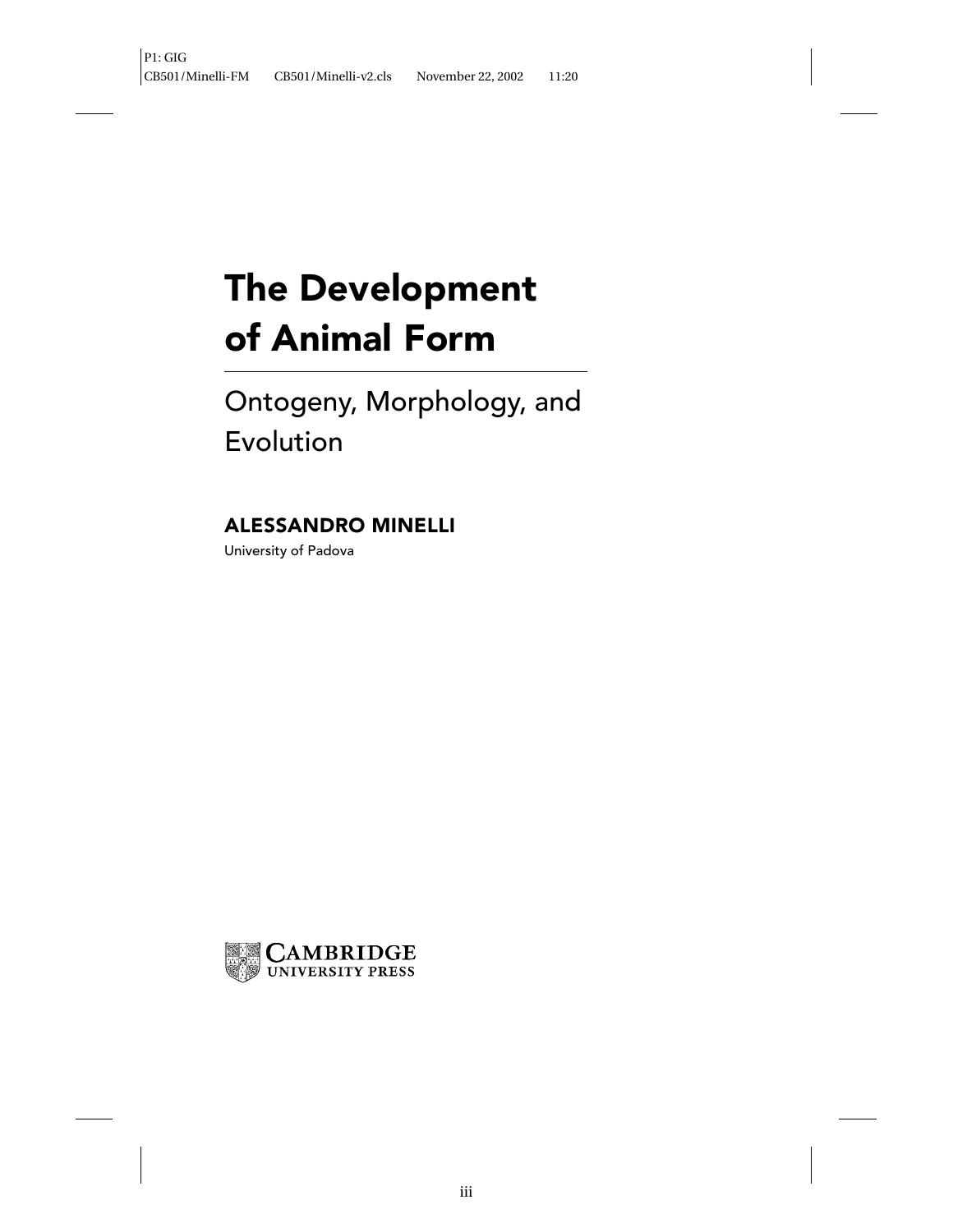PUBLISHED BY THE PRESS SYNDICATE OF THE UNIVERSITY OF CAMBRIDGE The Pitt Building, Trumpington Street, Cambridge, United Kingdom

CAMBRIDGE UNIVERSITY PRESS The Edinburgh Building, Cambridge CB2 2RU, UK 40 West 20th Street, New York, NY 10011-4211, USA 477 Williamstown Road, Port Melbourne, VIC 3207, Australia Ruiz de Alarcón 13, 28014 Madrid, Spain Dock House, The Waterfront, Cape Town 8001, South Africa

http://www.cambridge.org

-<sup>C</sup> Alessandro Minelli

This book is in copyright. Subject to statutory exception and to the provisions of relevant collective licensing agreements, no reproduction of any part may take place without the written permission of Cambridge University Press.

First published

Printed in the United States of America

*Typefaces* Utopia 9.5/13 pt. and Avenir *System Ε*Γ<sub>Ε</sub>Χ2<sub>ε</sub> [TB]

*A catalogue record for this book is available from the British Library.*

*Library of Congress Cataloguing-in-Publication Data*

Minelli, Alessandro.

The development of animal form : ontogeny, morphology, and evolution / Alessandro Minelli.

p. cm. Includes bibliographical references (p. ). ISBN 0-521-80851-0 1. Developmental biology. 2. Ontogeny. 3. Morphology. 4. Evolution (Biology) I. Title.

QH491 .M559 2003  $571.3'1 - dc21$ 

2002073694

ISBN 0 521 80851 0 hardback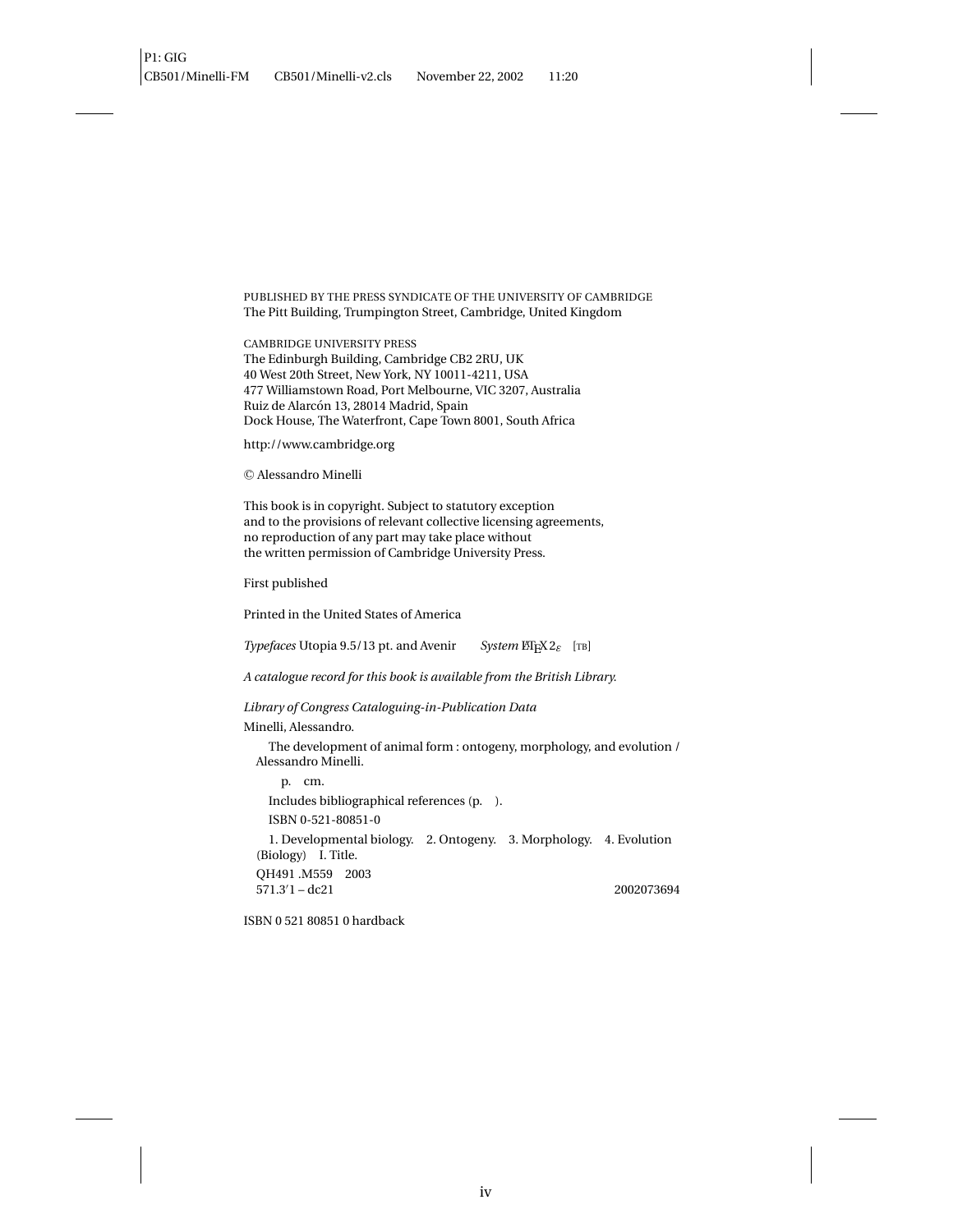## **Contents**

| Preface        |                                                        | pagexiii       |
|----------------|--------------------------------------------------------|----------------|
|                | Acknowledgements                                       | xvii           |
| 1              | The Nature of Development                              | 1              |
|                | Development for the Sake of Development                | 1              |
|                | Developmental Competition between Body Parts           | $\overline{7}$ |
|                | The Robustness of Morphogenesis                        | 9              |
| $\overline{2}$ | <b>Everything Begun to the Service of Development:</b> |                |
|                | Cellular Darwinism and the Origin of Animal Form       | 12             |
|                | Cilia, Cell Division, and Morphogenesis                | 12             |
|                | Epithelia without Cilia                                | 13             |
|                | Origin of the Ecdysozoan Cuticle                       | 14             |
|                | Cuticle, Body Size, and Internal Fertilisation         | 16             |
|                | Origin of Mineralised Skeletons                        | 18             |
|                | <b>Organic Matrices</b>                                | 19             |
|                | Coda                                                   | 19             |
| з              | Development: Generic to Genetic                        | 21             |
|                | Developmental Genes                                    | 21             |
|                | <b>Master Control Genes?</b>                           | 25             |
|                | Self-Assembly or Cytotaxis?                            | 27             |
|                | Default Morphology                                     | 30             |
|                | <b>Generic Forms</b>                                   | 32             |
|                | A Bestiary of Generic Forms                            | 35             |
|                | The Earthworm and the Ankylosaurus                     | 36             |
|                | Deceptive Numbers                                      | 38             |
|                | <b>Genetic Assimilation</b>                            | 39             |
|                | Genes and Phenotype                                    | 41             |
|                | Evolutionary Dissociation between Genes and Phenotypes | 42             |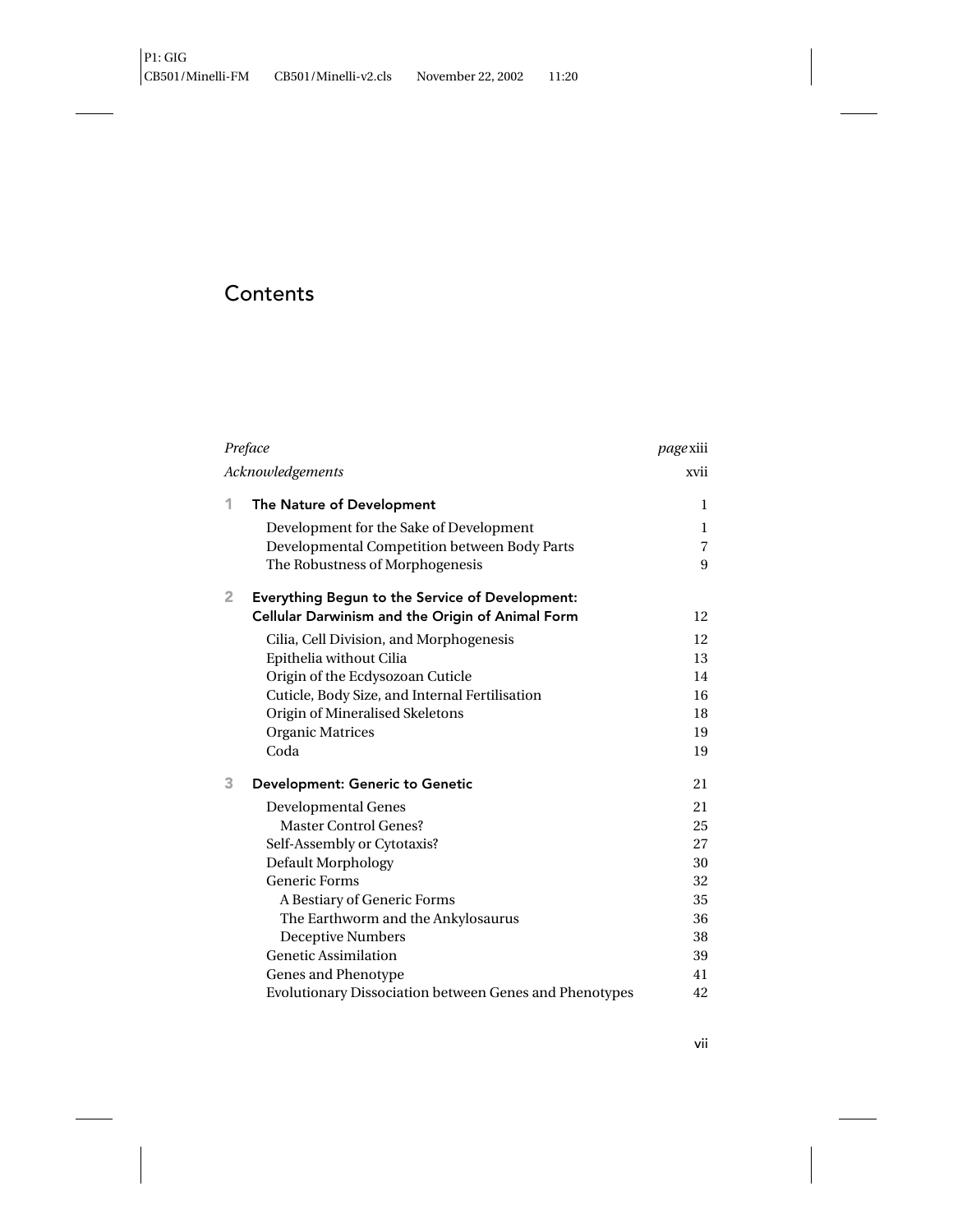|   | A Role for the 'Developmental Genes'                   | 44  |
|---|--------------------------------------------------------|-----|
|   | The <i>Hox</i> Code                                    | 44  |
|   | Organic Codes                                          | 50  |
|   | <b>Universal Genetic Tools</b>                         | 51  |
|   | Genetic Networks and Morphogenesis                     | 53  |
| 4 | Periodisation                                          | 55  |
|   | The Primacy of Time                                    | 56  |
|   | Time Schedule: Synchronous Versus Metachronous         | 57  |
|   | Units in Time                                          | 57  |
|   | Homology of Developmental Stages or Events             | 58  |
|   | <b>Comparing Stages</b>                                | 60  |
|   | What Is a Larva?                                       | 65  |
|   | Metamorphosis as Metagenesis                           | 67  |
|   | Postembryonic Development                              | 67  |
|   | One Life throughout the Metamorphosis                  | 67  |
|   | Developmental Stages as Units of Competition?          | 68  |
|   | The Evolution of Moulting Schedules in the Ecdysozoa   | 71  |
|   | Number of Moults, Dyar's Coefficient, and              |     |
|   | <b>Targeted Growth</b>                                 | 73  |
|   | Lazarus Developmental Features                         | 75  |
|   | Recapitulation                                         | 77  |
| 5 | <b>Body Regions: Their Boundaries and Complexity</b>   | 79  |
|   | Tagmosis                                               | 79  |
|   | <b>Instability of Tagmatic Boundaries</b>              | 83  |
|   | Homology of Tagmata                                    | 85  |
|   | Number of Tagmata and Convergence                      | 86  |
|   | The Complexity of Postembryonic Development            | 88  |
|   | Williston's Rule                                       | 92  |
|   | Developmental Time and Body Axes                       | 92  |
|   | The Time Axis of Development and the Patterning of the |     |
|   | Proximo-Distal Axis of the Appendages                  | 97  |
|   | Topology                                               | 99  |
|   | Morphology and Developmental Topology                  | 99  |
|   | <b>Topology of Coaptations</b>                         | 102 |
|   | <b>Topological Breakdown</b>                           | 104 |
| 6 | <b>Differentiation and Patterning</b>                  | 106 |
|   | Cells as Units of Differentiation                      | 106 |
|   | Cell Cycle Length                                      | 108 |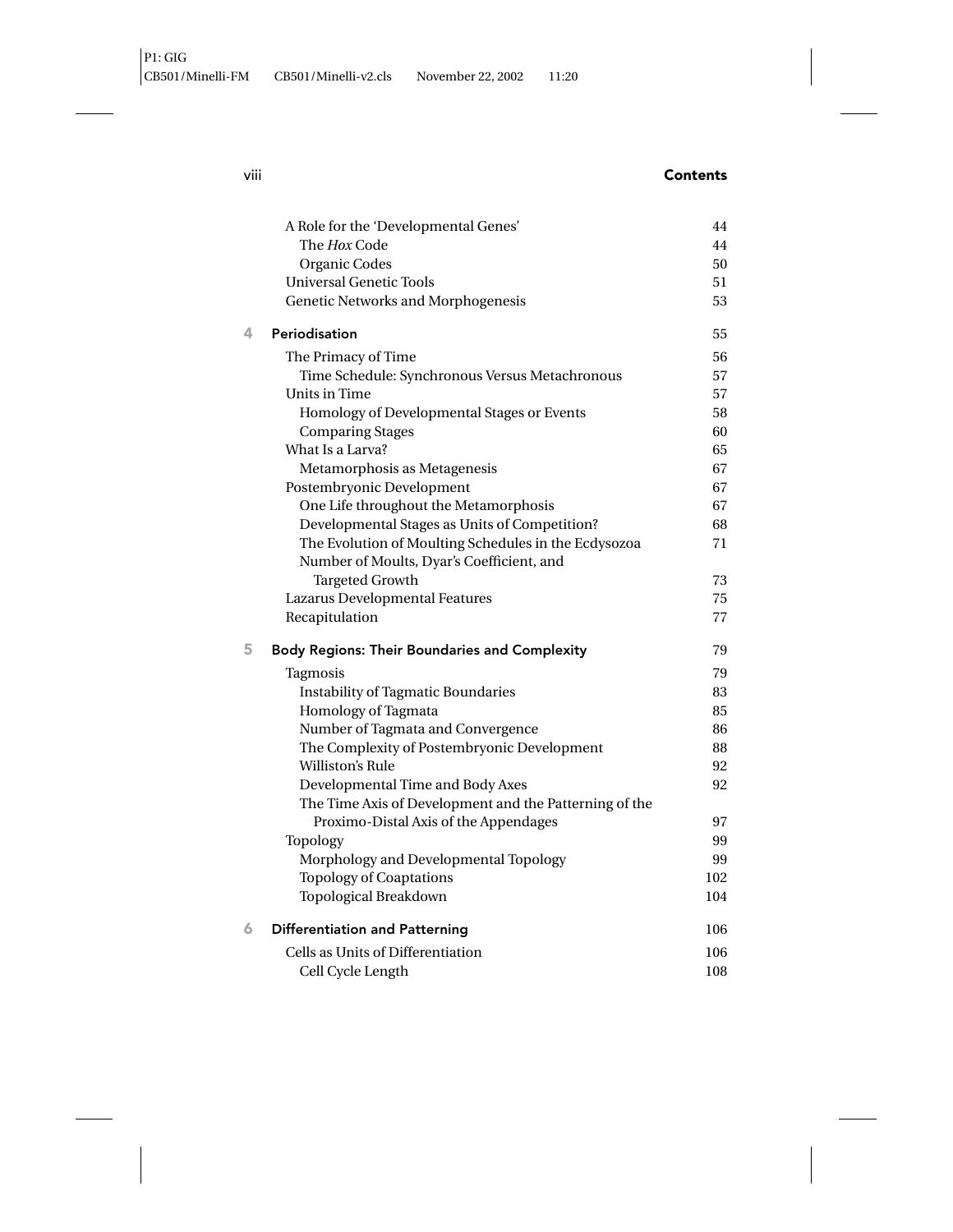### Contents ix

|   | Cell Types                                               | 109 |
|---|----------------------------------------------------------|-----|
|   | Cell Autonomy, Induction, and Repatterning               | 109 |
|   | <b>Cell Contacts and Cell Communication</b>              | 110 |
|   | <b>Asymmetric Cell Divisions</b>                         | 111 |
|   | Positional Homology and the Hot Spots of Differentiation | 111 |
|   | Positional Information or Informational Position?        | 111 |
|   | Zootype and the Patterning of the Nervous System         | 112 |
|   | Cellularity and Positional Information                   | 115 |
|   | Transpatterning                                          | 116 |
|   | <b>Provisional Scaffolding</b>                           | 116 |
|   | Segments, Vertebrae, and Scales                          | 119 |
|   | <b>Guidelines to Follow</b>                              | 121 |
|   | Phylotypic Stage and Phylotypic Period                   | 123 |
|   | Morphological Assimilation in Ontogeny and Phylogeny     | 127 |
|   | Patterning in Regeneration                               | 130 |
|   | Embryonic Patterning Versus Patterning in Regeneration   | 130 |
|   | Terminal or Apical Control Versus Regeneration           | 131 |
| 7 | <b>Size Factors</b>                                      | 133 |
|   | Cell Size Critical for Morphogenesis                     | 133 |
|   | Size and Cell Number in Embryonic Anlagen                | 135 |
|   | Early Because Small or Small Because Early?              | 135 |
|   | Critical Number of Cells in Embryonic Anlagen            | 137 |
|   | Miniaturisation                                          | 139 |
|   | Miniaturisation and Body Patterning                      | 139 |
|   | Miniaturisation, Segments, and Cells                     | 140 |
| 8 | <b>Axes and Symmetries</b>                               | 142 |
|   | The Animal's Main Body Axis                              | 142 |
|   | Polyps, Sipunculans, and Squids                          | 143 |
|   | The Dual Animal                                          | 147 |
|   | Sipunculans and ParaHox Genes                            | 149 |
|   | Morphological Versus Functional Polarity                 | 150 |
|   | Cartesian Axes, or Not                                   | 152 |
|   | The Syntax of the Body                                   | 155 |
|   | What Is a Tail?                                          | 156 |
|   | The Time Arrow of Growth and Differentiation             | 158 |
|   | The Beginnings of Animal Polarity                        | 159 |
|   | <b>Tapeworm Polarity</b>                                 | 160 |
|   | Differentiating Back to Front                            | 162 |
|   | <b>Polarity Reversal</b>                                 | 163 |
|   |                                                          |     |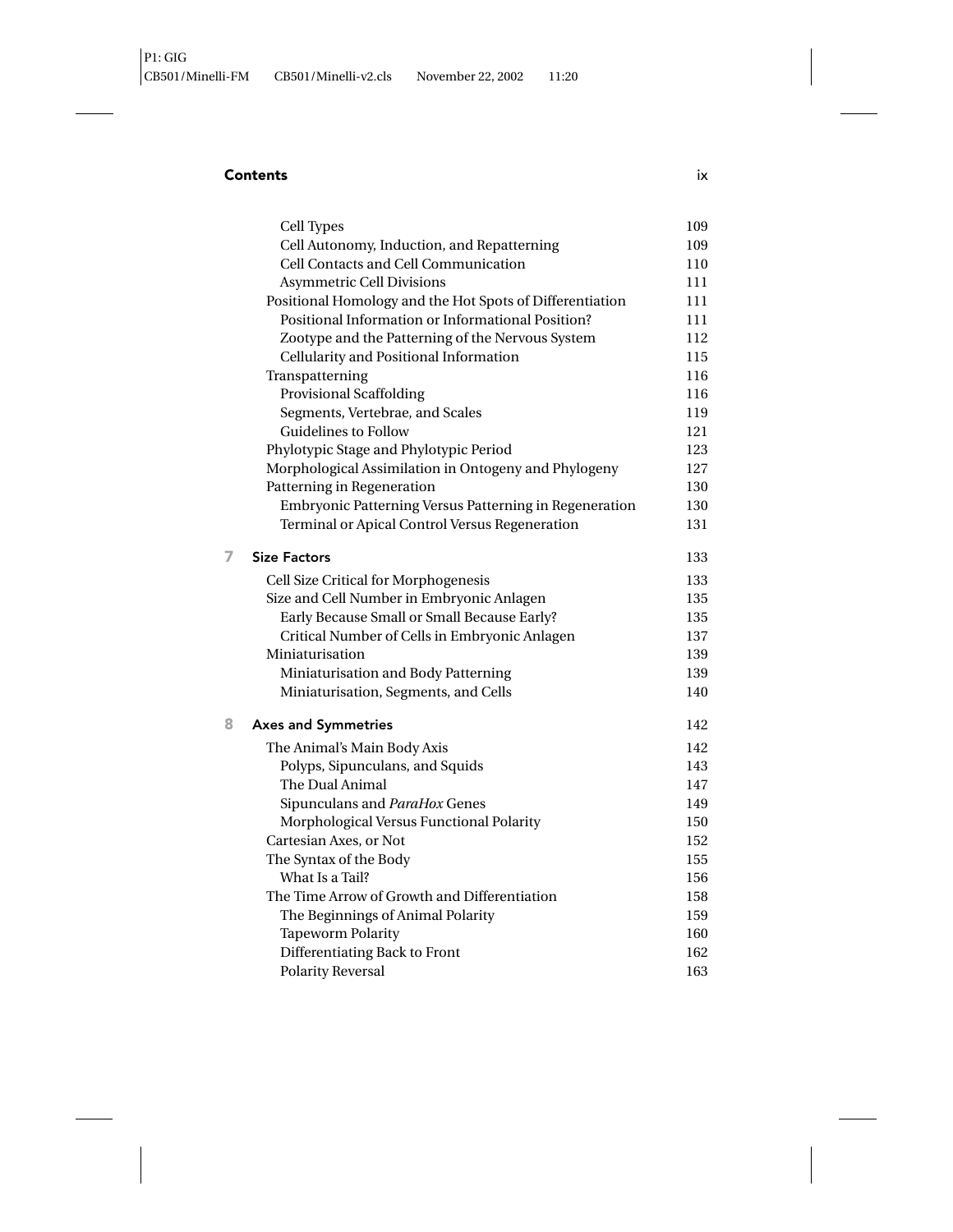|   | Axis Paramorphism and Origin of the Appendages       | 163 |
|---|------------------------------------------------------|-----|
|   | Axis Paramorphism                                    | 164 |
|   | Terminal Control and Axis Paramorphism               | 173 |
|   | Gene Co-option                                       | 175 |
|   | Limbs and Genitalia                                  | 176 |
|   | Symmetry and Asymmetry                               | 182 |
|   | <b>Directional Asymmetry</b>                         | 185 |
| 9 | <b>Segments</b>                                      | 188 |
|   | What Is a Segment?                                   | 188 |
|   | Virtual Versus Physical Segmental Boundaries         | 190 |
|   | How Many Times Did Metazoans Evolve Segmentation?    | 192 |
|   | Reconstructing Urbilateria                           | 193 |
|   | Segments in Annelids, Arthropods, and Vertebrates    | 195 |
|   | Limits of a Typological View of Segments             | 197 |
|   | Segmentation: One Animal, More than One Mechanism    | 200 |
|   | Double Segmentation: Eosegments and Merosegments     | 200 |
|   | The Naupliar-Postnaupliar-Meromeric Model of         |     |
|   | Arthropod Segmentation                               | 204 |
|   | Reliable Patterning of Eosegments and the Variable   |     |
|   | Schedule of Merosegmentation                         | 209 |
|   | Heterogeneous Segments in Vertebrates and Annelids   | 212 |
|   | Germ Layers and Segmentation                         | 215 |
|   | Segmental Mismatches and Resegmentation              | 216 |
|   | Dorso-Ventral Mismatches                             | 216 |
|   | Resegmentation                                       | 219 |
|   | 10 Evo-devo Perspectives on Homology                 | 222 |
|   | Concepts and Interpretations                         | 222 |
|   | Hierarchies and Beyond                               | 222 |
|   | Homology: Absolute or Relative?                      | 223 |
|   | <b>Temporal Serial Homology</b>                      | 227 |
|   | Genes and Homology                                   | 228 |
|   | Genetic Redundancy, Network Degeneracy, and Homology | 231 |
|   | <b>Evolutionary Novelties</b>                        | 232 |
|   | Units of Description and Comparison                  | 233 |
|   | Modules                                              | 234 |
|   | Evolutionary Changes in the Discernibility of        |     |
|   | Developmental Modules: Fusion Versus Non-disjunction | 235 |
|   | Germ Layers and Homology                             | 236 |
|   | Lesser Developmental Units                           | 241 |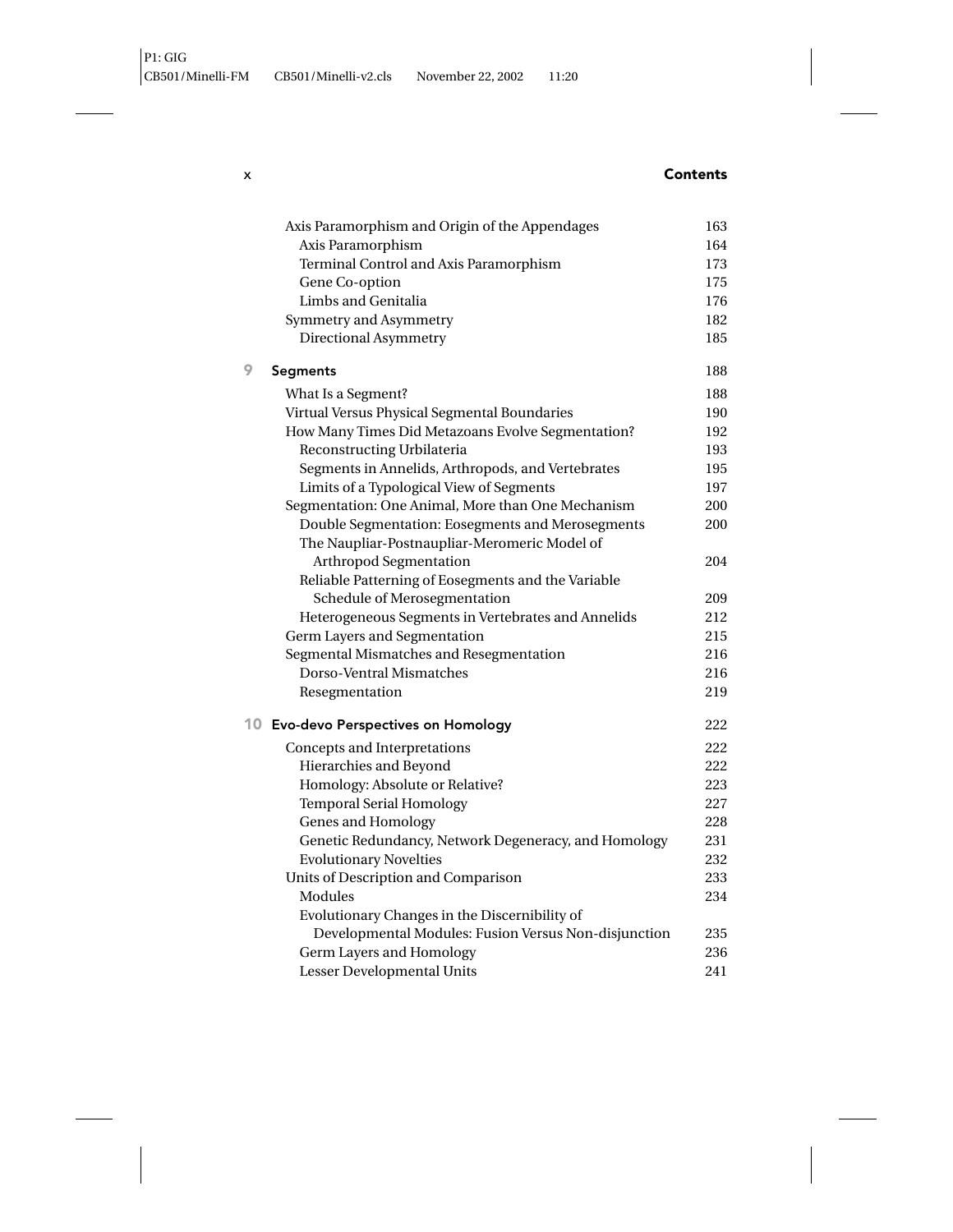## **Contents** xi

| Frames of Reference: Muscles and Nerves | 243 |
|-----------------------------------------|-----|
| Muscles and Homology                    | 244 |
| Nerves and Homology                     | 247 |
| Summary and Conclusions                 | 250 |
| References                              | 255 |
| Index                                   | 313 |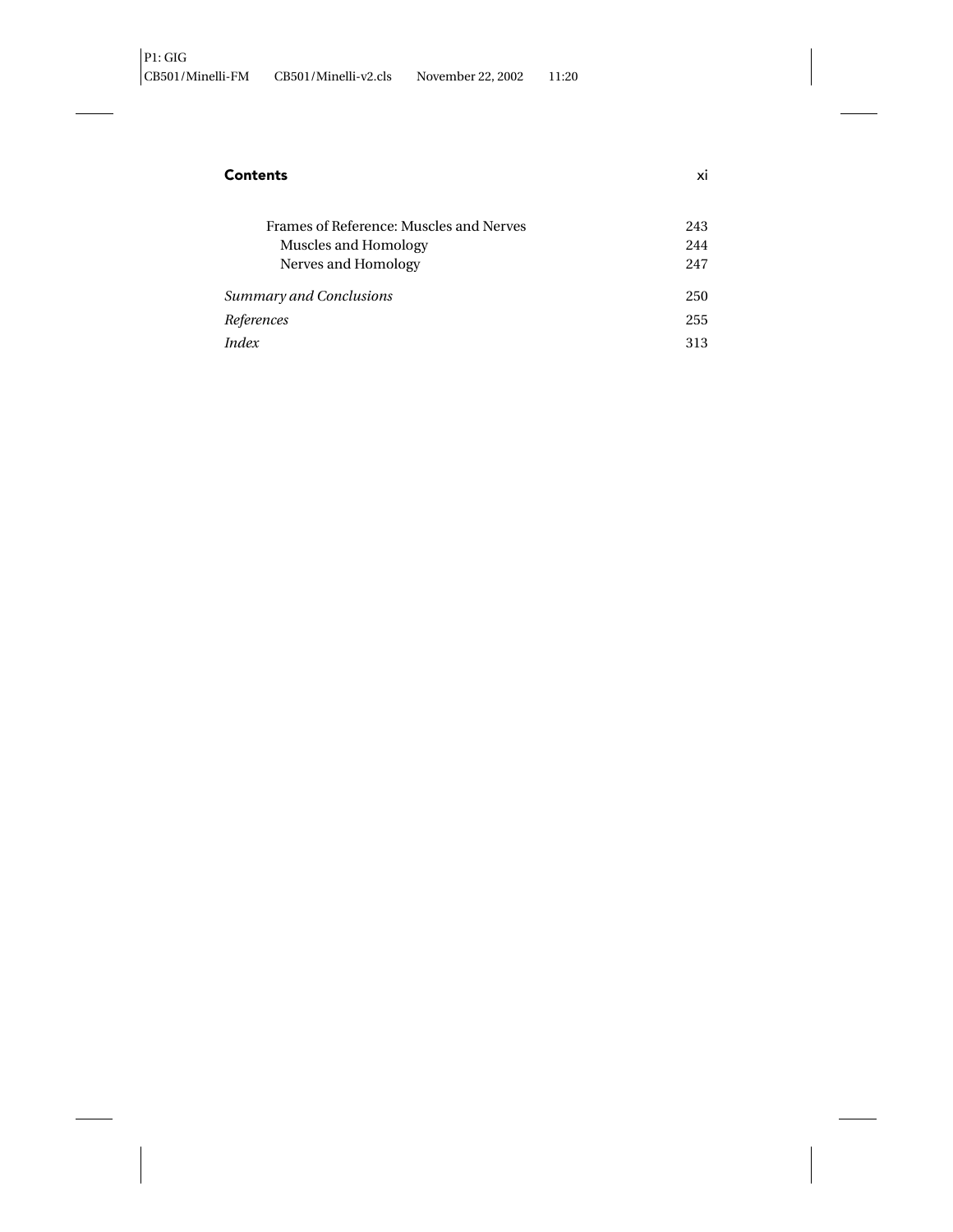Ontogeny is the unfolding of coupled developmental mechanisms whose parameters are largely specified by the genome. We hardly understand when and whether such mechanisms give rise to a few forms robustly or a plethora of forms each requiring the most delicate genetic balance among the control parameters. If robust flow into one or a few morphologies, governed by parameters easily held in vast volumes of parameter space, is the norm when many mechanisms are coupled, then robust morphogenesis could be the norm as well. Robustness may flow from complexity itself.

B.C. Goodwin, S.A. Kauffman and J.D. Murray 1993: 143

The evolution of the cell can be regarded as the 'big bang' of biological evolution even though it took a very long time. The origin of embryonic development from cells can be regarded as the 'little bang' since the cell was already there.

L. Wolpert 1994: 79

#### Development for the Sake of Development

The shapes of things are temporarily stable configurations compatible with the underlying dynamics. This is obviously true of a flame, a river or a water drop. But this is also true of life in all its manifestations. The origin of life is the origin of a peculiar set of processes rather than the origin of peculiar things. Development is the sum of the never-ending changes of multicellular organisms, a set of processes that transcends the conventional limits of one generation, from egg to adult.

With many examples often drawn from organisms made of a small number of cells, Bonner (2000) has shown that development is the direct consequence of multicellularity. In other words, development is simply the sum of the changes multicellular systems undergo through time. This might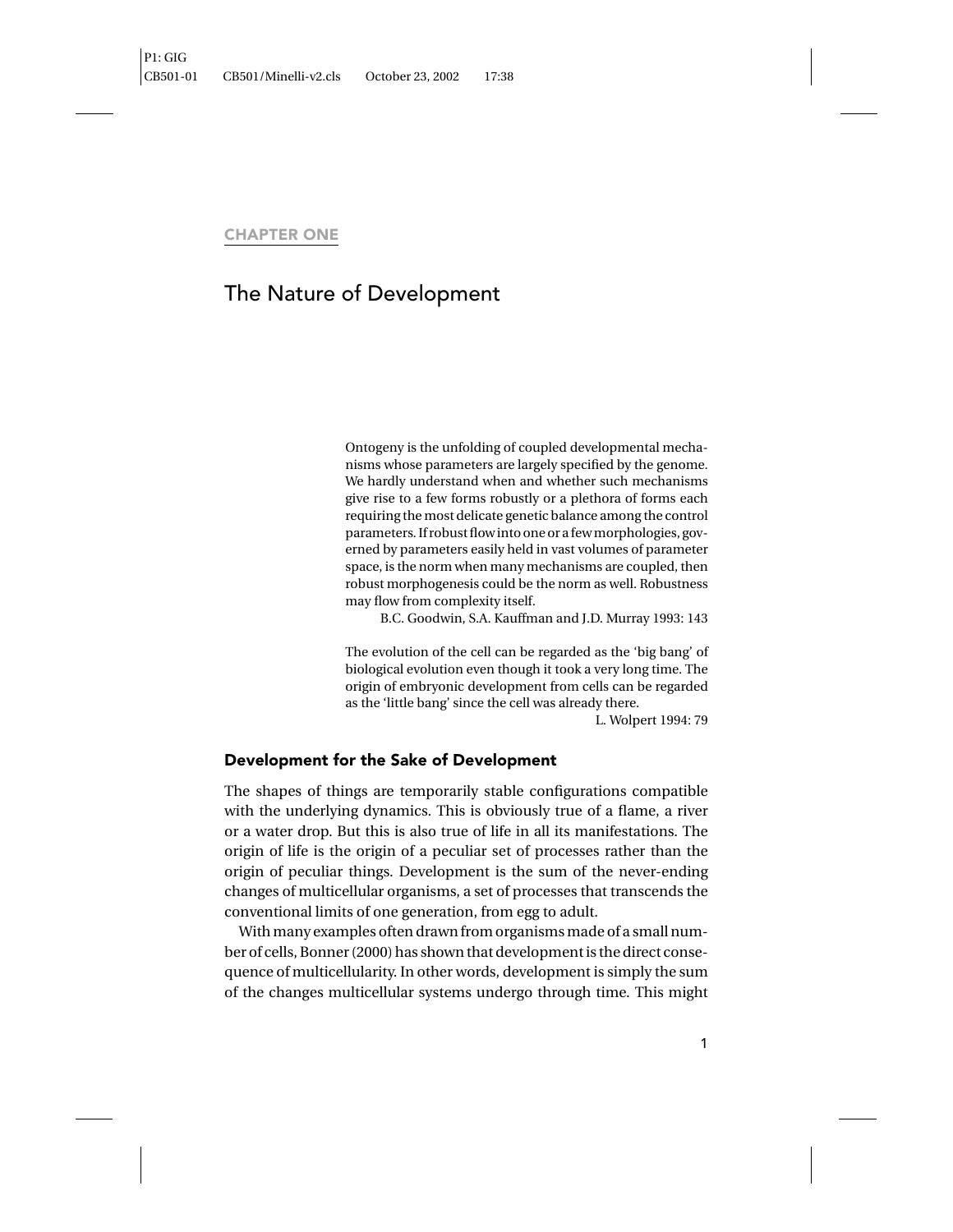seem like a trivial rephrasing of the conventional notion of development, but it is not. It is the gateway to abandoning the traditional adultocentric view of development. Development, we are accustomed to saying, is the way an egg (or a seed or a spore) turns into an adult, a 'complete' organism. Residuals of finalism are even present in Striedter's (1998) otherwise attractive definition of development as the trajectory of a complex physical system with multiple stable states. What is at stake is the prospect of moving at last toward a *scientific theory of development* – a target, to be sure, far beyond my most ambitious aims with this book.

Finalism has been largely expunged from evolutionary biology, but it is still widely entrenched in developmental biology. Even to those like myself, who refrain from taking Gould and Lewontin's (1979) paper too literally, the lesson of San Marco's spandrels seems to have put an end to that naive adaptationism which looks after purpose in anything less than the most trivial evolutionary change. Things are very different in developmental biology. Take, for example, Davidson's (1991: 11; 1) statements that "development is the execution of the genetic program for the construction of a given species of organism", or "an embryo is not simply equivalent to a set of differentiating cells, even a spatially organized set. A particular function of embryonic cells is to interact in specific ways, in order to generate morphological structure". It is true that function is not a strong word as is purpose (Amundson and Lauder 1994), but to say that embryonic cells are there "in order to generate morphological structure" smells of finalism nevertheless. This finality may seem more tangible, in respect to the putative finality of evolutionary adaptations, as the ontogenetic game is played in a much shorter time dimension than the evolutionary game. One could say: You have simply to watch a hen's egg turning into a chick, and the latter growing into a cock or a hen, or an oak seed turning into an oak seedling, slowly growing into a mature tree, to convince yourself of the purposefulness of development. Consistent with this viewpoint is the current metaphor of the developmental programme inscribed in an organism's genome. Programme for what? For building an adult, of course.

I admit that life would not continue were it not for the fitness of the adult animal, but the same can be said of *any* developmental stage. Van Valen (1970) rightly remarked that a critical examination of some adult structures would help us find restrictive boundary conditions on developmental processes. But this is only true in terms of an objective analysis of the development of a given species, not as a general prescription of how development must run to build the adult.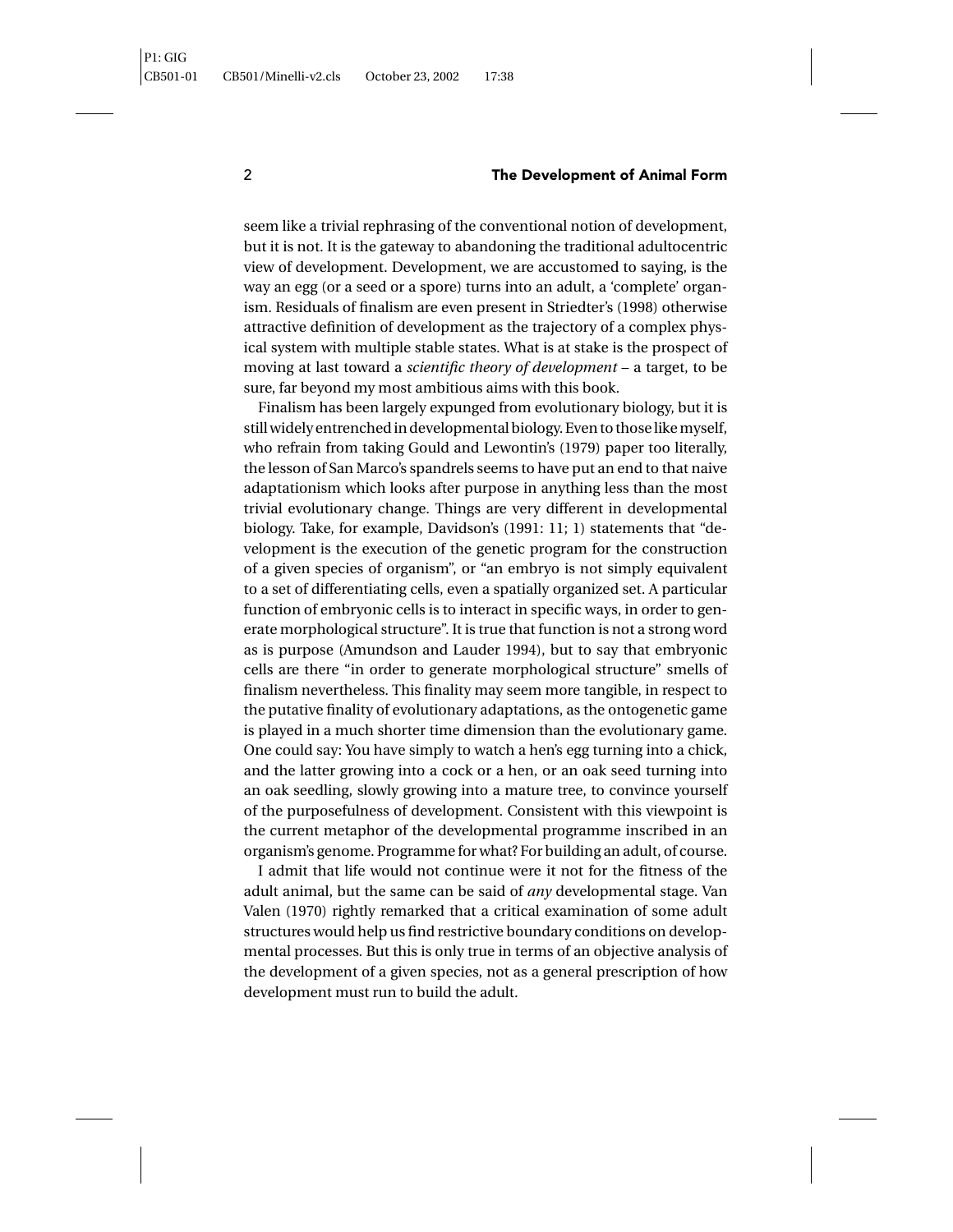It seems more sensible to me to follow Oyama (2000a: 161), who describes a developmental stage as "a kind of temporal slice through the life cycle. It carries the evidence of past gene transcriptions, mechanical influences inside and outside the organism, results of past activities, nutrition or lack of it, and so on, and it has certain prospects for change".

Many criticisms have been levelled at the metaphor of the genetic programme (e.g., Oyama 1985, Nijhout 1990, Müller and Wagner 1991, Bolker and Raff 1996, Neumann-Held 1999, Laubichler and Wagner 2001). Oyama (2000b: 62–63) dares to say "that whenever a program is invoked, a developmental question is being ignored, or worse, being given a spurious answer". More explicit is Keller (2000), who suggests that to speak in terms of genetic programme is to commit a basic error in categorisation: genetic is equated to programme at the same time as epigenetic is equated to data. But development depends not only on genetic memory, but also on the machinery of the cellular structures, which in turn are set in place by cellular memory rather than by genetic information (see chapter 3).

Even among those who accept the metaphor of the genetic programme, indeed, there are critics of the widespread notion of development as a single control cascade initiated by a first-moving gene. The genomic regulatory system does not constitute a serial-processing algorithm, because at any time many genes are found to act in parallel (Kauffman 1993).

But the very concept of developmental processes initiated by a single gene expression oversimplifies reality by ignoring the load of the system's past history (Minelli 1971, Oyama 2000a), not to speak of the external influences to which it is steadily exposed. A gene 'initiates' a sequence of events only if our investigation starts at that point (Oyama 2000a).

I believe that we can replace this finalistic view with a more sober notion of development as quasi-cyclical process, of which the egg (if any) and the adult (if any) are generally the most conspicuous and well-characterized phases rather than the beginning and the end of a non-return way. There is little scope for objecting that the way an egg (or a juvenile, or a larva) gives rise to an adult is quite different from the way an adult gives rise to the next generation's eggs. This is not necessarily true. Consider the different ways a cnidarian polyp may become a medusa. Cubozoan polyps metamorphose into medusae; that is, the whole polyp is changed into a medusa, much as juveniles (but only a fraction of what we call larvae) change into the corresponding adult. In hydrozoans and scyphozoans, however, the medusa buds off from the polyp, or detaches itself from it, much as gametes are released from the adult animal. These rough comparisons only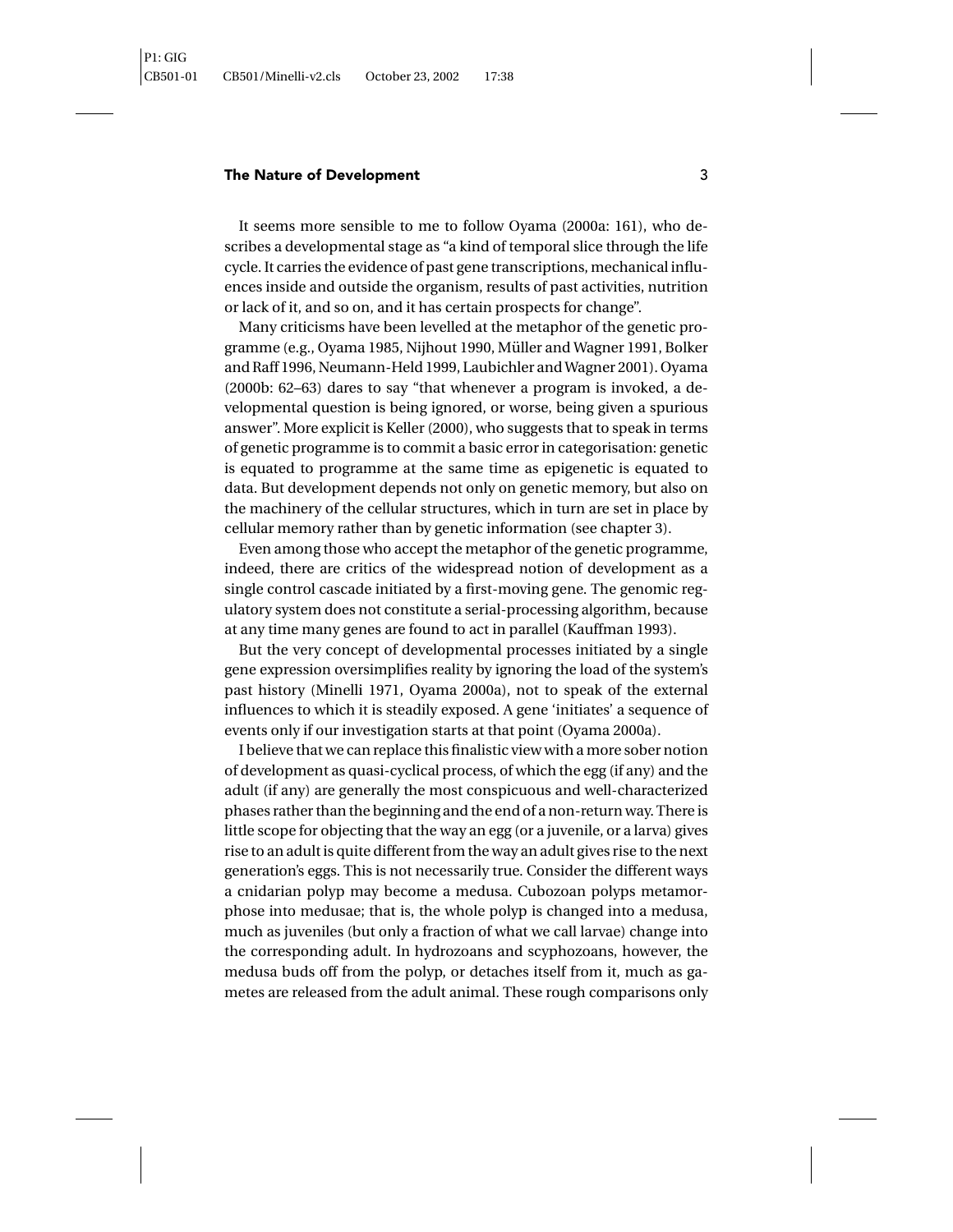invest the hard mechanics of the processes, but this seems enough for embracing the concept of a cyclical, rather than goal-directed, nature of development.

The reader will be ready with the next objection: where is the difference between this cyclical notion of development and the common notion of life cycle? Is it not true that this cyclical notion of development simply makes development synonymous with multicellular life?

To some extent, it does. Adopting Griesemer's (2000) suggestion, we can regard development as the set of processes that must occur before a multicellular biological system is capable of reproduction. To study development is thus to study multicellularity (Bonner 2000).

This means that the basic unit of development is the cell. This may seem another truism, perfectly in line with the current perspectives on animal development, in which each chapter of the story begins with that unique cell, the egg, fertilized or not. But to reduce development to the deployment of an egg's potentialities is, at the same time, to give too much emphasis to the egg and, more important, to underrate a basic fact in development. Every cell starts its own version of life business anew, a version differing from those of the other cells, egg included, only because of the constraints provided by local circumstances, both informational and trophic, that result from a more or less long segment of history of the cell lineage to which this cell belongs. Sooner or later, however, fate and metabolic performance of a given cell cluster or sheet become fixed, the only possible alternative being starvation or death. Some cluster of cells, however, may be saved from this irreversible fate, ready to start new ventures at a later stage. Such are some clusters of set-aside cells (e.g., the imaginal discs of the insects or the adult primordium in a sea urchin larva). Also, such are the stem cells, as well as the cells of the germ line, the only survivors, generally, from the final defeat of the whole multicellular company.

From this perspective, there is nothing like a developmental programme. In a sense, there is nothing special in the mechanisms of development and, in particular, nothing corresponding to final causes.

On the other hand, development is much more than a simple sum of cellular behaviours or mechanisms. This also implies that development is much more than the sum of the expression patterns of an arbitrarily long list of genes. Development, even in its simplest forms – those that give rise to the simple multicellular organism so dear to John Tyler Bonner – is the complex *networking* of cellular behaviours and mechanisms influenced by the expression of all these genes.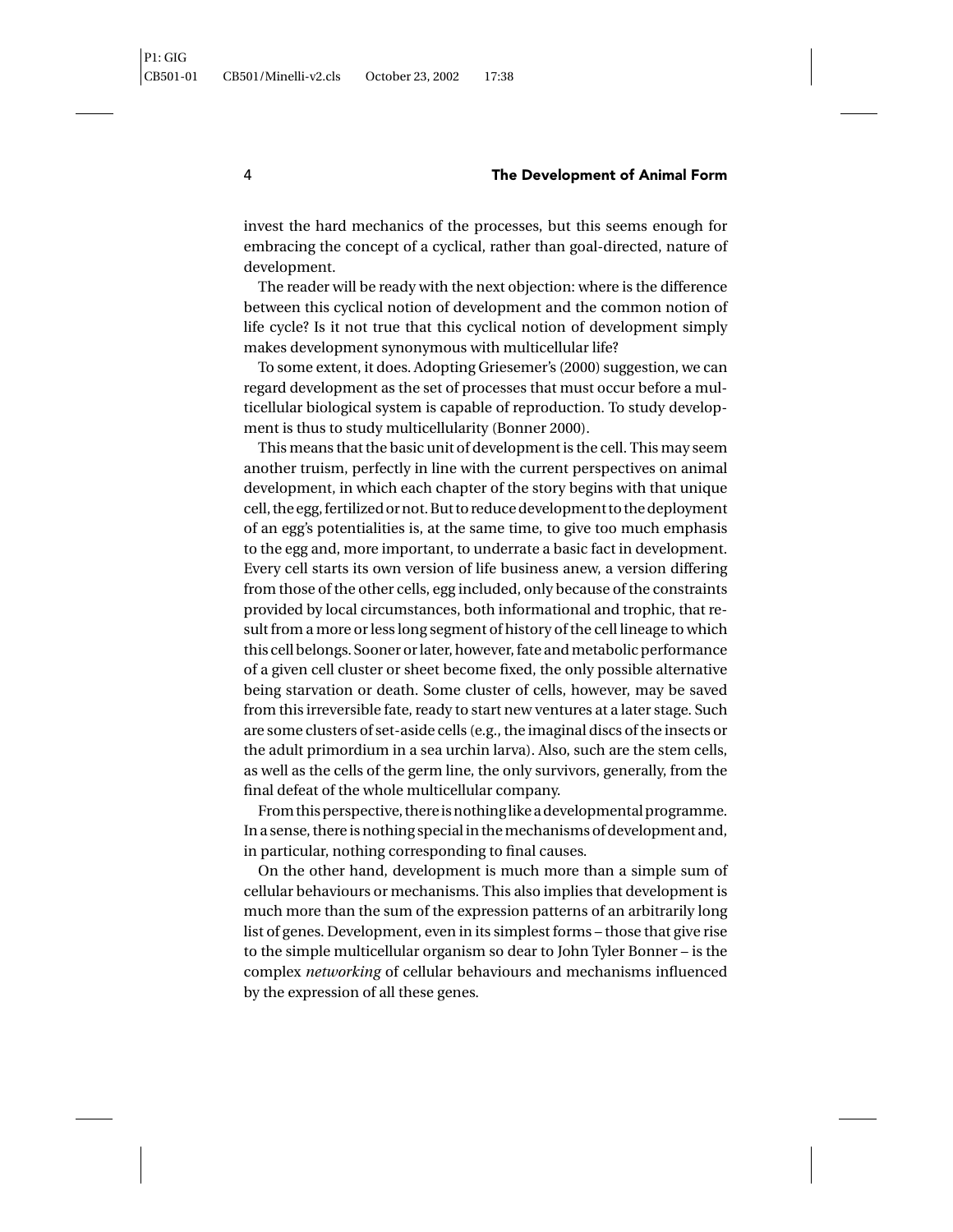In particular, it is impossible to understand development if we do not pay enough attention to all those feedback mechanisms whose existence is one of the main conditions explaining the predictability of course and outcome of developmental processes. The very existence of a feedback, however, does not imply the existence of a programme.

All these behaviours, mechanisms and genes are not there *to ensure* the deployment of the wonderfully complex shapes of living beings. Much more modestly, they are simply there and consequently affect other cellular behaviours, mechanisms, or genes and set in place those forms of selfregulation that are the key to avoid developmental bankruptcy.

From this perspective, development is deprived of the mysterious finalistic overtones which have thus far constrained our ability to understand it. On the other hand, development becomes an even more pervasive dimension of biology than we are accustomed to accept. Everything important in the biology of multicellular organisms belongs to development. In Bonner's (1993) words, organisms are not just adults – they are life cycles and life consists of a succession of life cycles. Development is thus a key aspect of the unending continuity of life. We are accustomed to cutting life's thread into generations, but even this periodisation is debatable (Griesemer 1996), especially when we are dealing with haplodiplobiont or agamic organisms.

If we are ready to abandon a finalistic view of development, as the deployment of a programme inscribed in an egg's nuclear genes, we should be also ready to accept Berrill's (1961) view (see also Goodwin 2000) that the simplest and more direct type of development is to be found in the meristematic development of buds or in units of colonial organisms rather than in the eggs with their highly specialised mechanisms of embryogenesis. The *Hydra*, in this sense, is a sort of permanent embryo (Lohmann and Bosch 2000), because even adult polyps have a striking capacity to regenerate, suggesting that molecular mechanisms underlying pattern formation are permanently active and self-regulatory. In terms of phylogeny, the *Hydra* is not basal within the Hydrozoa, or the Cnidaria generally, but this polyp may well work as a model of a primitive metazoan condition, in which morphogenetic potentials were still diffuse within the multicellular assembly, rather than reduced and restricted, as in modern animals generally. A good indicator of this primitive condition in the *Hydra* is its permanent availability to axis formation.

In so far as its cytoplasm preserves the heavy imprint of maternal gene transcription, the egg is more constrained, in terms of morphogenesis,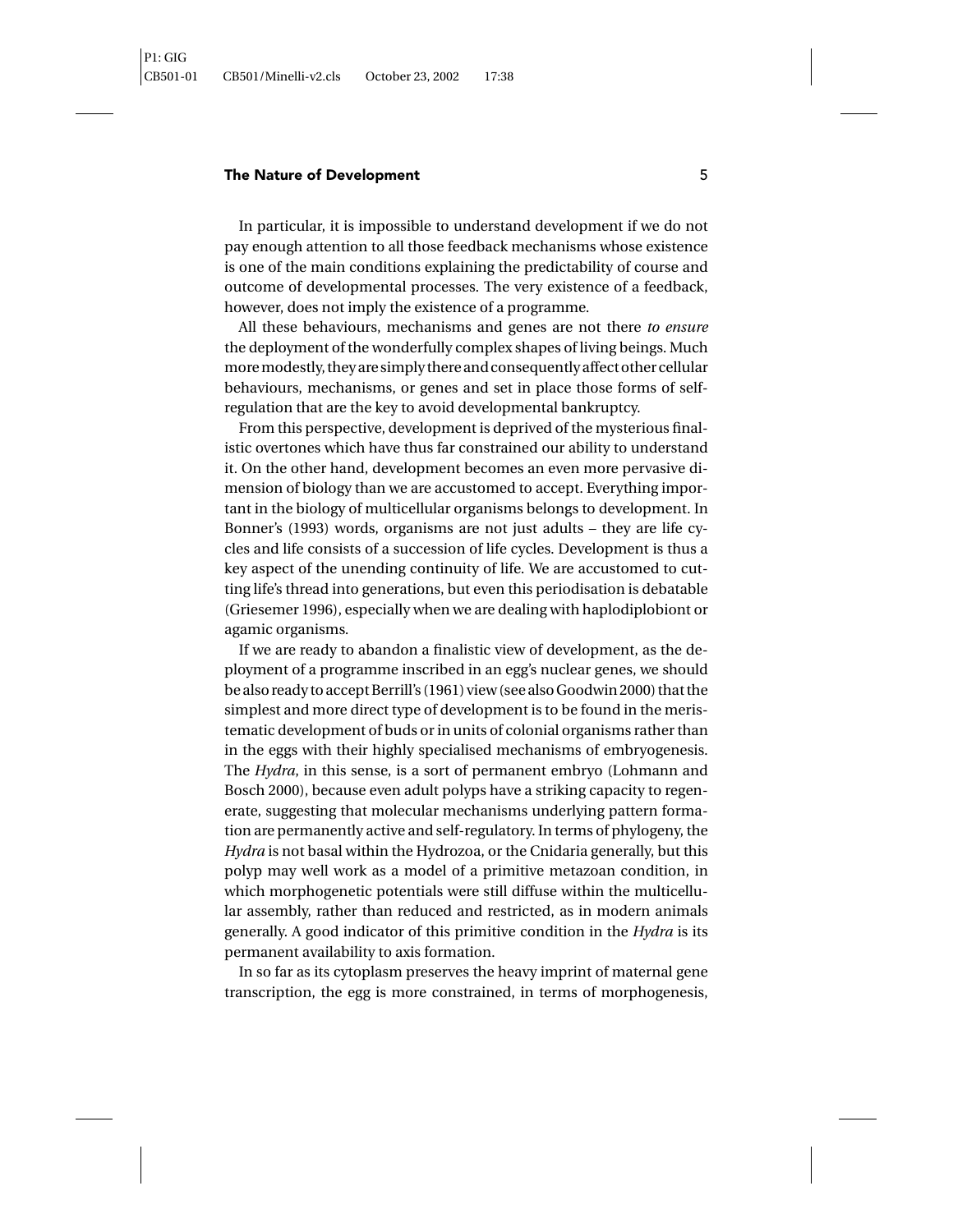than a naive cell could be. But this naivety is not a consequence of being, in terms of gene expression, the equivalent of a*tabula rasa*. On the contrary, we should expect the transcriptome of an average hydra cell to be very rich and less biased toward some transcripts than may be an egg, under the belated effect of maternal gene transcription.

An argument in favour of this view of development is the presence of organisms (admittedly, not metazoans) which do not have a 'basic', or 'default' morphology. An example is *Candida albicans*, which can switch among forms so diverse as single budding cells, multicellular threadlike hyphae and strings of yeastlike cells plus long septate filaments, known as pseudohyphae (Braun and Johnson 1997, Ishii et al. 1997, Magee 1997). The pervasive character of plasticity and polymorphism suggested to Newman and Müller (2000) that the correspondence of a genotype to one morphological phenotype, as typically seen in higher animals, should be considered exceptional. In other terms, this tight correspondence is a highly derived condition in which an overdetermining genetic circuitry filters out or buffers the impact of extrinsic or intrinsic variables on the organism's morphology. In Newman and Müller's view, the beginning of multicellular era on our planet was a 'pre-Mendelian' world, in which the connection between genotypes and morphological phenotypes was very loose; that is, any given genotype would have mapped onto many phenotypes. A closer linkage between genetic change and phenotypic change would have emerged later, with the evolution of what may now appear as genetic redundancy (but see page 231) and other mechanisms supporting reliability of developmental outcome.

The non-adultocentric notion of development I am advocating here is perfectly compatible with most current concepts of both developmental and evolutionary biology – for example, with the concept of the developmental module (see page 234), a local cell population with its own developmental dynamics, but also interacting with the other modules in a kind of metapopulation of cells (the biological individual or colony).

Moreover, it gives better sense to phenomena, such as dissogony and paedogenesis. Dissogony is a peculiarity of some comb-jellies (Ctenophora) that reproduce twice in their life, the first time at a very early developmental stage, the second when they have reached the conventional adult stage. Paedogenesis, known from several arthropods and flatworms, means the production of mature eggs when the animal is still in a stage comparable with the larva, or juvenile, of its closest relatives.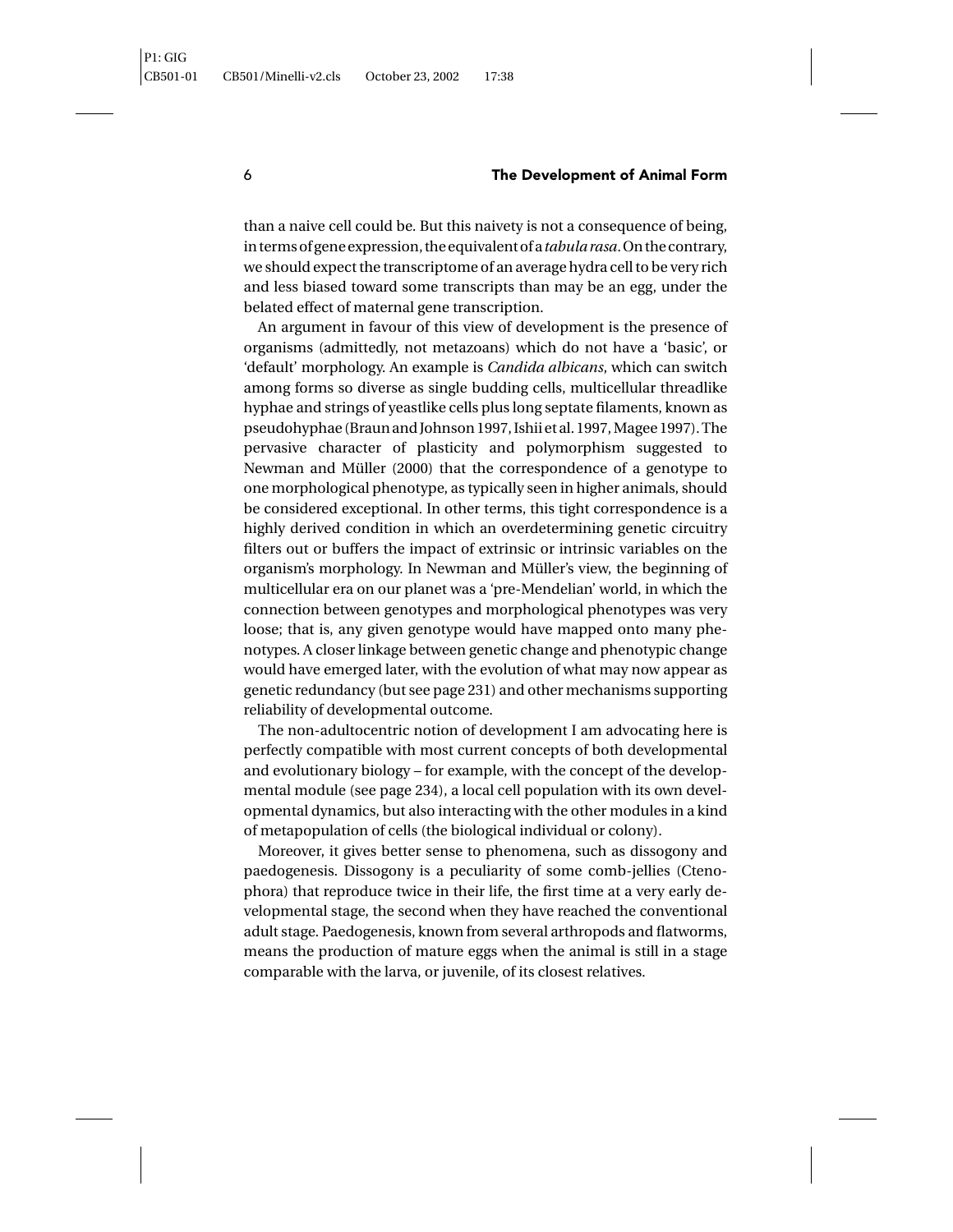Afinalistic, adultocentric view of development requires every stage to be compatible with the following ones. The alternative view defended here seems more sober, in that it simply requires every stage to be compatible with the previous one. Natural selection will then select and stabilise developmental sequences compatible with the continuity of life.

#### Developmental Competition between Body Parts

If development is simply the network of dynamics going on in multicellular systems, there is no reason to regard development as a global property of an organism as such. Cells and multicellular units within it are equally involved in these dynamics and will be expected to compete with other units for access to metabolic or informational resources. Wagner's (1996) concept of the developmental module (see page 234) comes close to this idea, as do Buss's (1987) theory of the evolution of individuality or Edelman's (1987) model of neural Darwinism. The fractal geometry of many biological structures (so widespread among trees, inflorescences, corals and branching systems of vessels and tracheae) also speaks in favour of a multicentric view of development.

Apoptosis, in its many manifestations, is also an expression of this differential success of different cell lineages within a developing organism. During the ontogeny of the hermaphrodite individuals of *Caenorhabditis elegans*, 131 of the 1,090 somatic cells normally die by apoptosis, and more than 80% of the ganglion cells in the cat retina die shortly after they are born. In the latter case, differential cell survival depends on competition for limiting amounts of neurotrophic factors secreted by the target cells these ganglion cells 'try' to innervate (Meier, Finch, and Evan 2000). Martin Raff suggested that cell death is the default fate of all metazoan cells. (This would be the same as saying that the lemming voles of the Arctic are programmed to suicide.) Survival would be obtained through the sustained supply of environmental survival signals, including soluble cytokines and hormones, synaptic connections, and direct physical interactions with heterotypic cell neighbours and extracellular matrix (Raff 1992, Raff et al. 1993, Raff, Durand, and Gao 1998, Meier et al. 2000). I do not underrate the importance of these data, but Raff's interpretation is, in my view, one more expression of an adultocentric view of development. I would describe these in more plain terms of Darwinian competition, as Moreno, Basler, and Morata (2002) also do. Every cell simply does all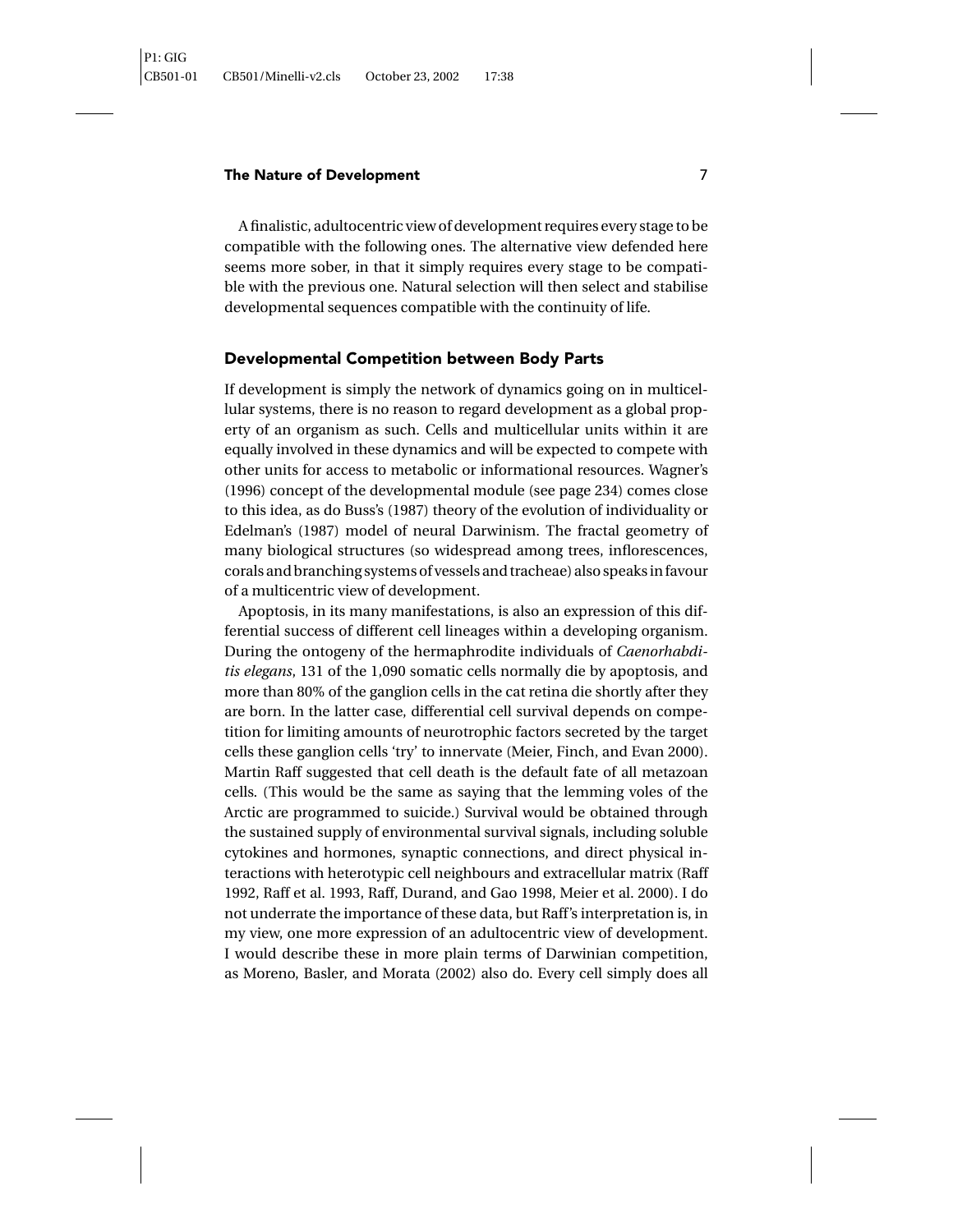it is able to do, given its history, its metabolic state, and the influences it receives from outside. Before choosing as prototype of metazoan cells those that die from apoptosis, one should pay attention to the extraordinary potential of individual blastomeres [e.g., in frogs (Spemann 1938) and sea urchins (Driesch 1892)] that are capable of generating a fully formed embryo if isolated during an early cleavage stage.

Competition between broadly equivalent cells may be instrumental in refining early embryonic patterns, as in the case of invertebrate synapses known to change during development through competition between axons (Lnenicka and Murphey 1989).

Competition at the cell level may translate into visible effects of competition between organs (cf. Rensch 1959). In tetrapod vertebrates, there is a fairly consistent inverse relationship between limb reduction and vertebral elongation or, as in the Palaeozoic lepospondyls, an increased number of vertebrae (Carroll 1999). According to Gluesenkamp (1997), limb reduction in lizards is possibly determined by spatial constraints due to vertebral elongation, causing a decrease in the contribution of somites to the limb anlagen.

In scarab beetles, the production of horns reduces the size of neighbouring body parts: antennae, eyes, or wings, depending on the cephalic or thoracic location of the horns (Emlen 2001). Nijhout and Wheeler (1996) have remarked on the unique conditions under which adult structures grow in holometabolous insects. The metamorphosing insect does not feed during the pupal stage. Therefore, at variance with the large majority of growing systems, the imaginal structures grow within a virtually closed system in which, by consequence, body parts are in direct and strict competition for metabolic resources (Roth and Mercer 2000). As noted by Nijhout and Emlen (1998), this is an old notion, familiar to both Darwin and Geoffroy Saint-Hilaire, but it is difficult to demonstrate by experiments. Smith and French (1991), however, obtained relevant results experimenting with the flesh fly *Sarcophaga*. By destroying selected histoblast nests (groups of cells from which a part of an adult segment forms during metamorphosis), they obtained the corresponding deletion of adult structures accompanied by enlargement of adjacent structures within the same segment and in neighbouring segments (Smith and French 1991). Nijhout and Emlen (1998) studied organ competition in two different insects. The butterfly *Precis coenia* was one of them. Nijhout and Emlen removed one or two hind wing imaginal discs from several larvae of this species at the beginning of thefinal larval instar. After metamorphosis, the relative size of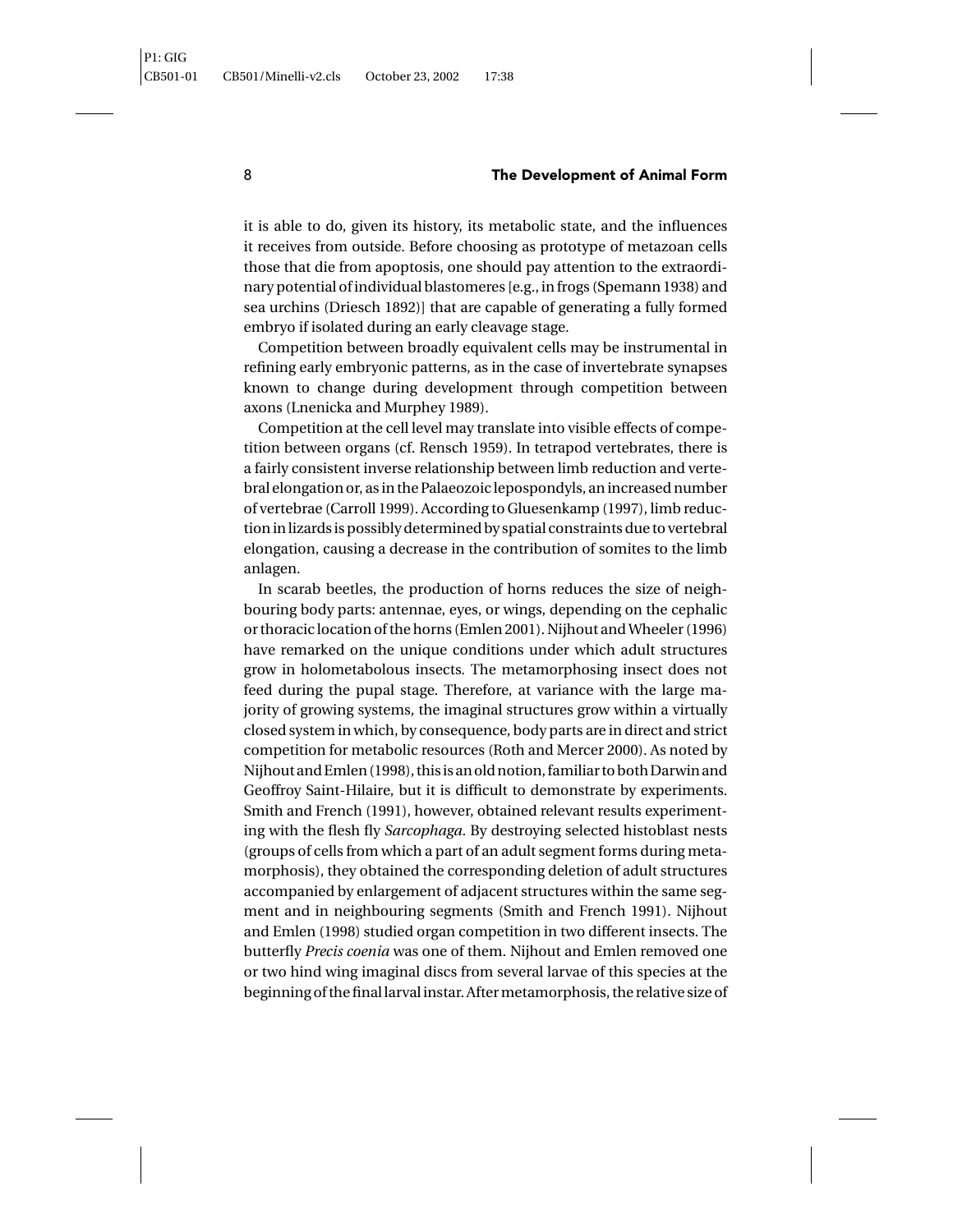the adult fore wings showed a compensatory response proportional to the number of hind wing discs removed. Comparable results were obtained by hormonal manipulation of male scarab beetles of the genus *Onthophagus*, in which a reduction in the size of the cephalic horns was accompanied by an increase in the size of the eyes. A spin-off of these studies is the suggestion (Klingenberg and Nijhout 1998) that fluctuating asymmetry may be controlled by competition among growing organs from a limiting resource.

Genes with specific effects on the control of cell competition are known. In *Drosophila*, the *warts* gene is required for cell proliferation to occur in the correct amount and direction, thus allowing a normal course of morphogenesis. Absence of its normal expression leads to the formation of fragmented and overgrown cell clones with hypertrophy of the epithelial cells in the imaginal discs (Justice et al. 1995).

Developmental biology has traditionally emphasised integration and regulation to such an extent that the 'default' independent activity of multiple local foci of growth and differentiation has been often overlooked. This emphasis on the holistic aspects of development is a characteristic expression of the current adultocentric views. However, even in those animals whose development appears to be more sophisticated and subject to a complex network of regulatory interactions, there is still a large scope for local autonomy, possibly culminating in competition between cells or cell lineages. Local autonomy is even compatible with syncytial organisation, in which one would not expect the slightest degree of compartmentalisation to occur. Brentrup and Wolf (1993) experimented on eggs of different developmental stages of the hymenopteran *Pimpla turionella* fused in parabiotic tandem. The interactions between the two partners were limited to the exchange of a few nuclei, but each of them followed its own temporal schedule of development, although all their nuclei were still contained in a single syncytium.

#### The Robustness of Morphogenesis

Goodwin, Kauffman and Murray (1993) asked: is morphogenesis an intrinsically robust process? Robust means that it would not be disrupted by temporary disturbances of reasonably modest intensity. Goodwin et al. suggested that some dynamic principles arising from a coupling of different developmental mechanisms (molecular synthesis, gene activation, spatial patterning of substances, cell interactions, cell sorting, and morphogenetic movements) result in significant reduction in the degrees of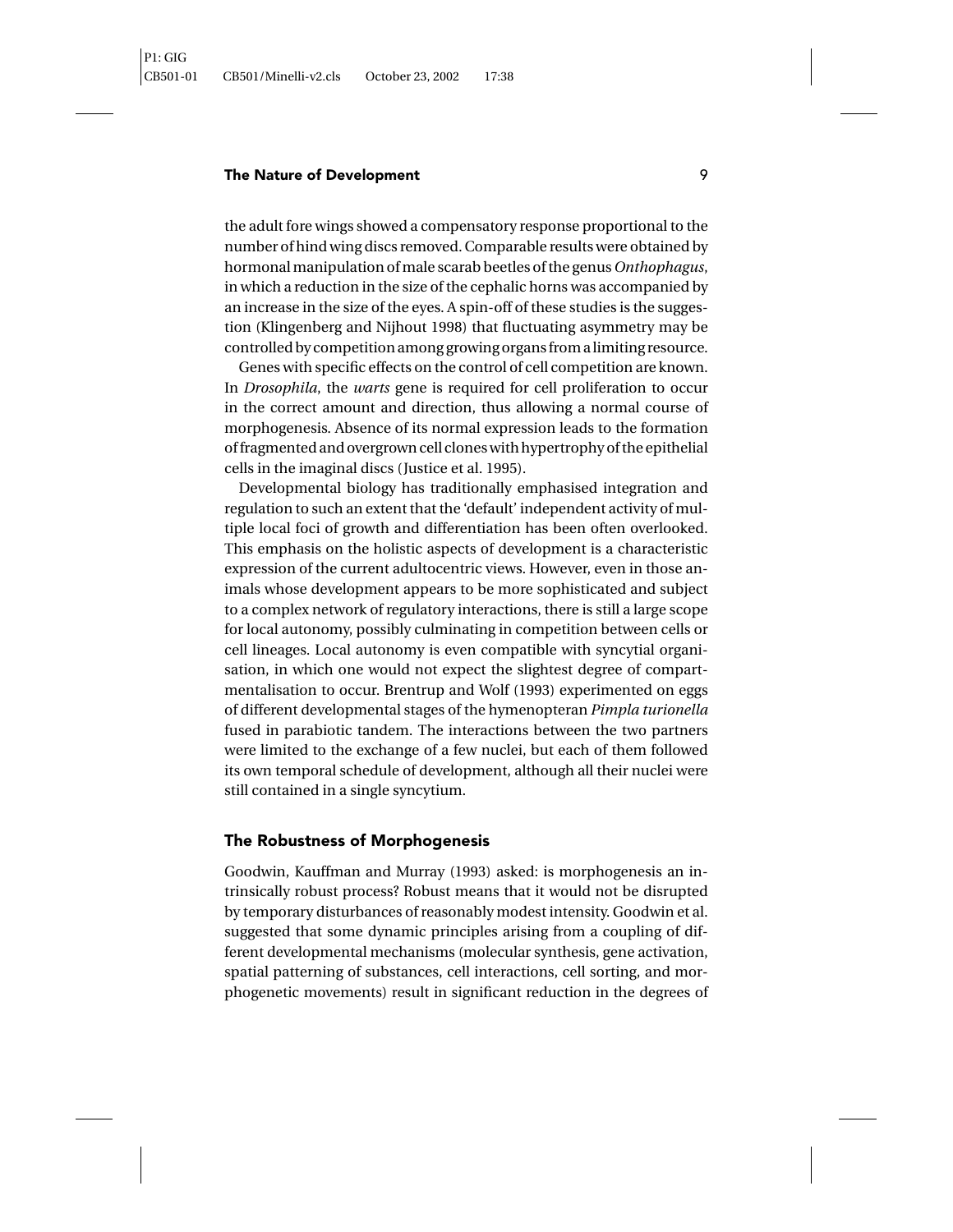freedom available to the whole developmental system. As a consequence, morphogenesis is intrinsically robust.

The amount of external disturbance a developing system may tolerate is often larger than the development of *Drosophila*, *Caenorhabditis* or *Xenopus* would suggest. Think of what cell sorting may achieve in a reaggregating mass of dissociated cells.

Robustness of development may depend on the number of developmental processes going on concurrently in the same system. Goodwin et al. (1993) imagined a developmental system, in which a cell sorting mechanism based on differential cohesion and surface adhesion forces (cf. Steinberg 1970), is coupled to a patterning process based on a Turing mechanism (cf. Turing 1952). In this system, two different cell types, generated as a consequence of the operating Turing mechanism, would start sorting out according to their surface properties. They would thus change position, and in these displacements they would carry with them the morphogen concentrations on which the Turing process depends. Coupling of the two processes will eventually determine the production of a stable form. Generalizing from this example, Goodwin et al. (1993) stated that the plurality of developmental mechanisms acting concurrently in developmental systems could explain the observed robustness of the latter, despite opposite predictions from a consideration of their structural complexity. This would be true, in particular, for the robustness of the so-called phylotypic stage (cf. page 123), a point also made by Galis (1999).

Azevedo and Leroi (2001) have recently criticized the current deterministic trend prevailing in developmental biology, in which due attention is not paid to the considerable level of stochasticity that has been demonstrated in most cellular properties, including gene expression patterns, mitotic rates, and migration routes. It is important to realize that development is much more flexible, *at the individual level*, than textbook schemes usually suggest. More interestingly, thisflexibility is not just a property of advanced or terminal developmental stages, but is also widespread in the earliest ones. It is the sheer morphological simplicity of early developmental stages that limits our chances of spotting this variability. Modern technical tools, however, can provide the support we need. With the aid of a 4D-microscope system (multifocal, time-lapse video recording system), Schnabel et al. (1997) revealed, in the normal embryogenesis of *Caenorhabditis elegans*, variability in cell division timing, cell positioning, and cell–cell contacts not seen previously with more traditional techniques. In their analysis of the distributions of the descendants of the early founder blastomeres at